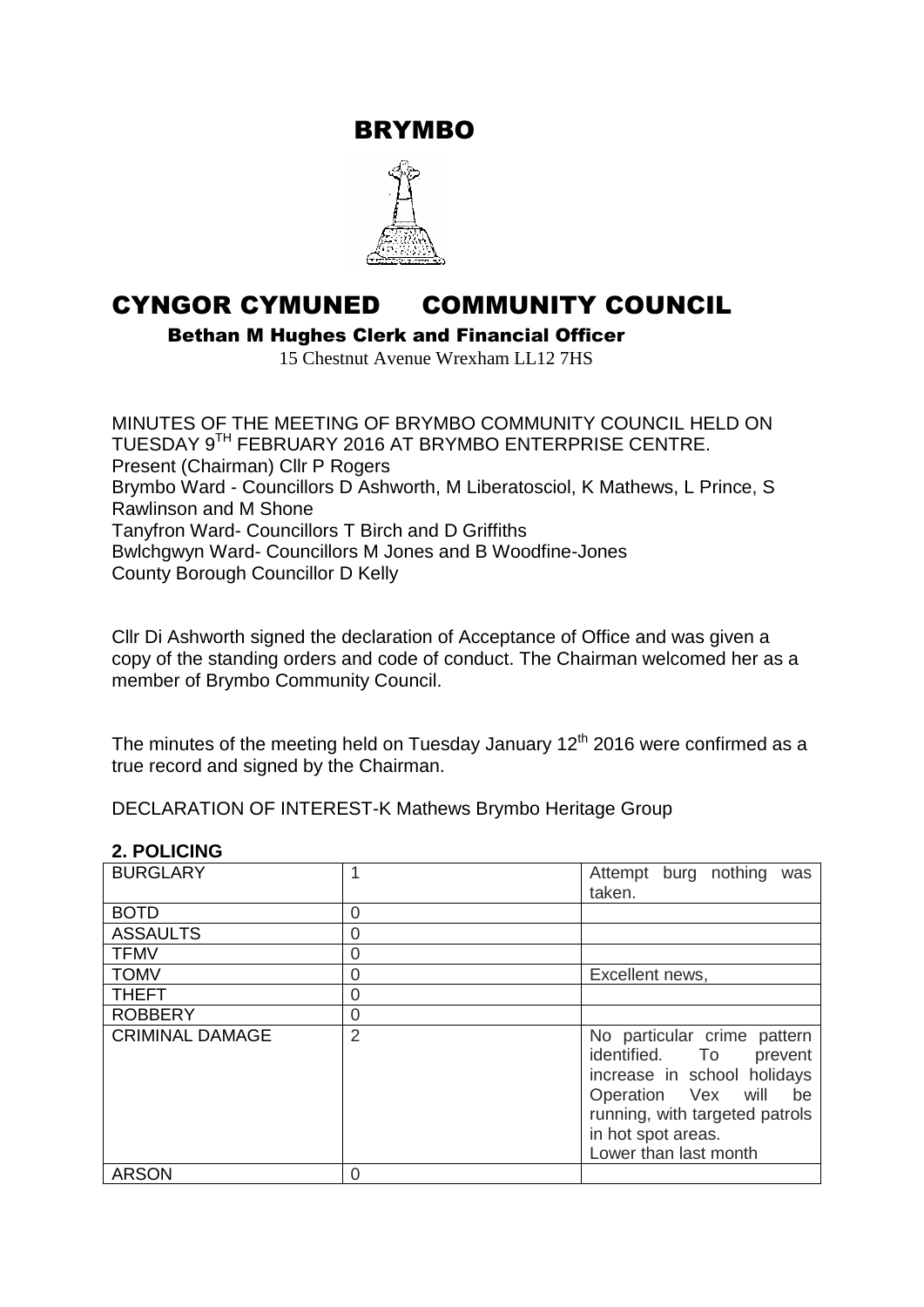| <b>DRUGS</b> |    | intelligence<br>Local<br>has<br>proactive<br>supported                                                                          |  |
|--------------|----|---------------------------------------------------------------------------------------------------------------------------------|--|
| <b>ASB</b>   | 17 | response.<br>Action plan in place.<br>Patrols have been increased<br>in the area.<br>the stats also include noisy<br>neighbours |  |
|              |    | and a noisy party<br>and a report of youths on<br><b>Quad bikes</b>                                                             |  |

Emerging Issues: Concerns raised around ASB in the area and patrols have been stepped up.

Requesting more PCSO patrols in the Brymbo and Tan Y Fron area.

Good news stories: Youth Provision is taking place on a Friday evening and Saturday daytime.

This has been a huge success from a policing point of view as we have had fewer calls.

More foot patrol conducted in the area, and engagement with the community.

Cllr Rogers said that there had been an incident on Bronwens Green where a motorbike had caused damage to the pitch. Cllr Mathews said that the maintenance company would be rectifying this. Cllr Rogers thanked the police for their work in the Railway Road area.

#### **3. COUNTY BOROUGH COUNCILLOR'S REPORTS**

Cllr Kelly told members that the works at the Moors Inn junction was near completion. The speed limit was being reduced to 40m.p.h. in order for the traffic light scheme to be implemented. He said that the bid for the interactive speed sign had been made and he was hopeful WCBC would hear by the end of March. Street scene had been pro-active in Bwlchgwyn after the recent flooding.

Cllr Kelly said that few residents had signed up to the Community Speed watch initiative being made by North Wales Police. The Chairman and Cllr Birch said that they had been advised by the police that some roads were not suitable for this scheme as they could prove to be dangerous.

The Chairman said that the Youth Service team were holding sessions in the Enterprise Centre for approx. 30 youths on a Friday evening. Cllr Birch asked if there was any provision for the youth in Tanyfron as the Youth club had been closed due to budget cuts. The Clerk would make enquiries. Cllr Shone said that WCBC's vision that youth club provision was out-dated had been proven to be incorrect as there was a significant need. The Chairman said that permission had been granted for the demolition of the former school site on High Street and houses were to be built on the site. As a result Mytton developments were to spend approx. £13000.00 on the Cheshire View play area if the development went ahead. The Chairman said that members had been granted permission to look around the site before demolition as there were items of historical value in the building which would need to be displayed elsewhere. Cllr Griffiths asked if the Chairman could liaise with WCBC and request that a large hedge be cut back on College Hill and made safe. The Chairman said that WCBC could serve a notice on the landowner. Cllr Woodfine-Jones asked if the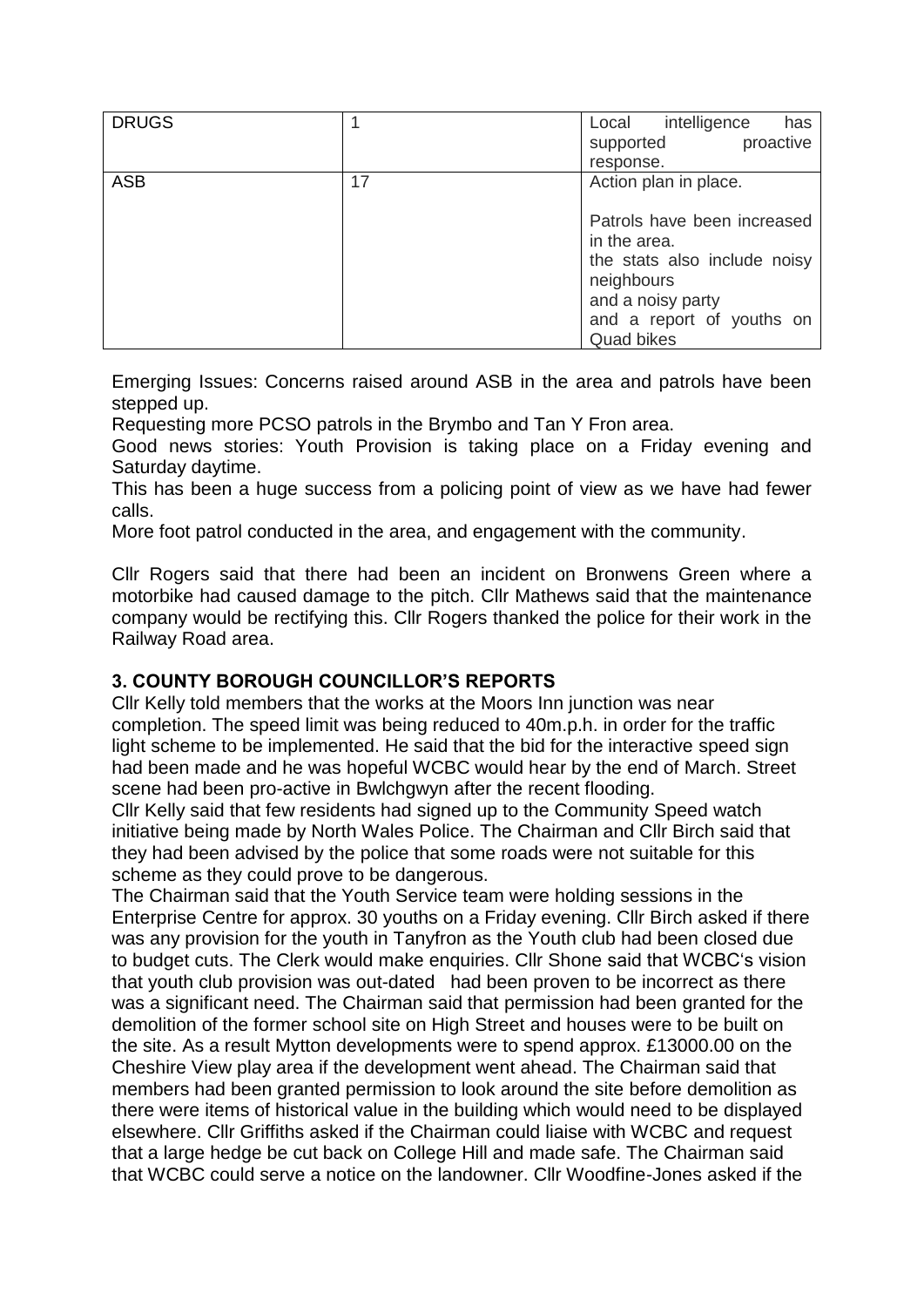Chairman could request that the vandalised fencing on Brymbo Road could be dealt with.

The Chairman said that allotment fees had increased greatly and that he would be raising this with WCBC.

## **4. ROADS**

Cllr Kelly said that the gritting teams had been out during the month, however the grit had not been effective as by 9p.m. in the evening the roads were icy. The duty officers at WCBC had been sending the teams out approx. 3 / 4 times during the evenings. Cllr Rogers said that the new road was on the gritting route however the levels of traffic in the evening lowered the effectiveness of the grit.

A speed limit review on the B5102 had resulted in the road being made a 40m.p.h for its entire length.

Cllr Rogers said that the grip testing on the Crick road had been completed and no issues had been found with the surface. Further investigations were due during the year. WCBC had applied for accident reduction funding and more road markings were due to be carried out when the weather improved. The Chairman said that further consultation was needed with residents of Railway Road. Green Road was due to be re-surfaced during the school summer holidays.

Cllr Liberatosciol raised further concerns about the 30 M.P.H. lack of signage by Y Tai. She asked whether anything could be done to try to reduce the speed of vehicles in that area. Cllr Kelly said that unfortunately repeater signs were not enforceable and as there were lights along the road WCBC could not place a 30m.p.h.sign there. The Chairman said that he would request a speed survey review.

# **5. BUS SHELTER SERVICES AND STOPS**

The Chairman said that Arriva had agreed to re-direct their route via Bryn Gwenfro permanently.

## **6. PLAYING FIELDS AND PLAYGROUNDS**

The Chairman told members that the sub-committee had met earlier that month. They had agreed that the maintenance work be put out to tender. The Chairman thanked Cllr Prince for his guidance and work in ensuring that the tender process was carried out efficiently.

## **7. FOOTPATHS/LIGHTING**

Cllr Kelly said that there had been concerns raised regarding the lights in Bwlchgwyn. Residents had been contacting him to say that the lamps were not being repaired after they had been reported. The Chairman said that the difficulty had been with the reports from residents as Jones Lighting had insisted on having the lamps numbered before they would attend. If the light was not numbered they would increase their charges to the CC. The Clerk said she had been copied into the lighting fault report from Bwlchgwyn and Cllr Tilston had been numbering them. Cllr Rogers and Cllr Griffiths both said they were fully satisfied with the service provided by Jones Lighting.

## **8. WAR MEMORIAL**

No further information**.**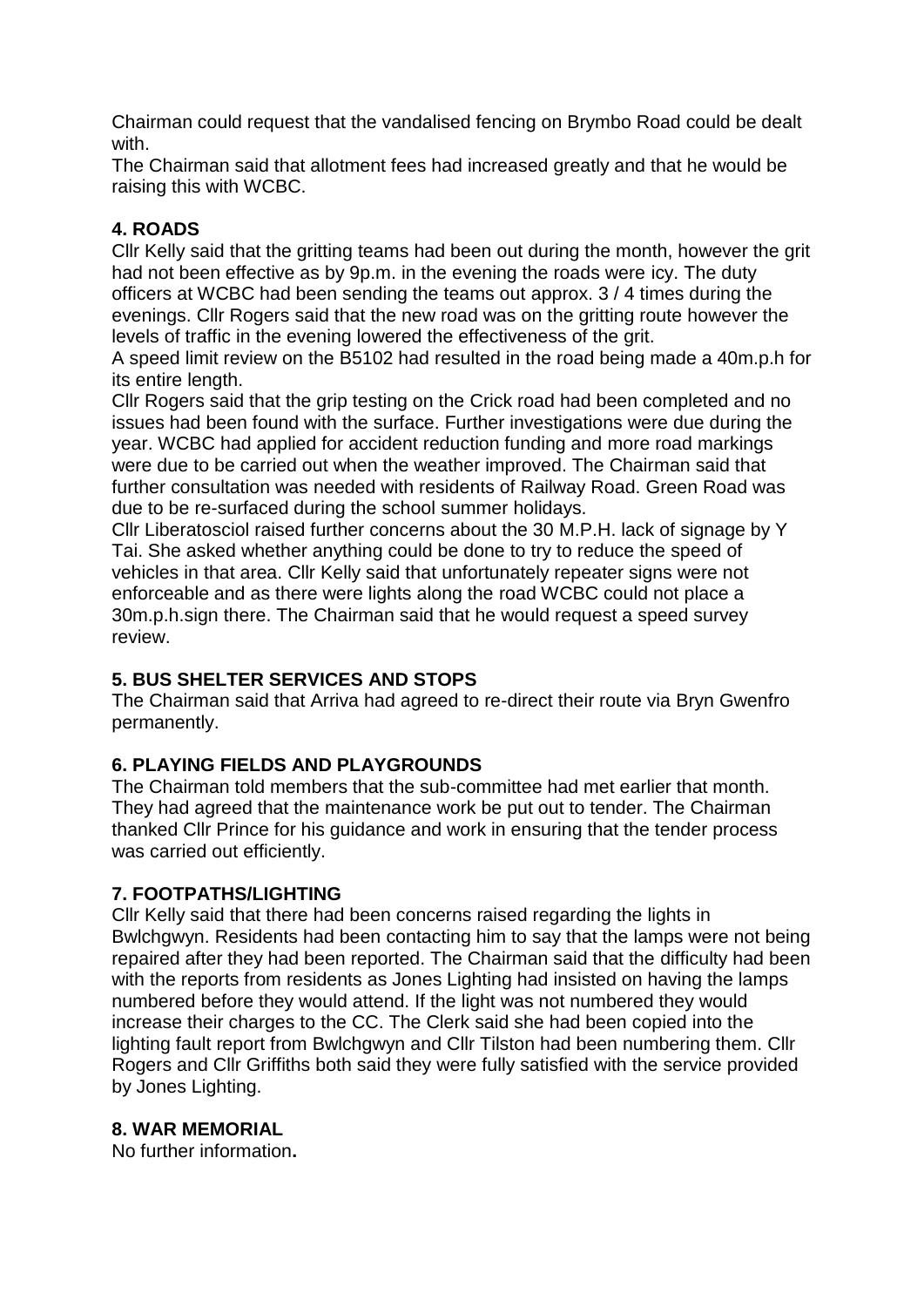#### **9. PLANNING**

EXTENSIONS TO EXISTING FARM BUILDING TO FORM OPEN SIDED VEHICLE STORE AND OPEN SIDED ANIMAL BYRE GRAIG Y CORN RUTHIN ROAD BWLCHGWYN WREXHAM P/2016/0057-No observations

OUTLINE APPLICATION TO ERECT 1 NO DWELLING AND CONSTRUCT NEW ACCESS ON PART OF GARDEN AREA OF 38 PARK ROAD 38 PARK ROAD TANYFRON P/2016/0040 No observations

DEMOLITION OF EXISITNG DWELLING AND ERECTION OF REPLACEMENT DWELLING THE BUNGALOW OFF VALLEY ROAD FFRITH P/2016/0073 No observations

#### **10. BRYMBO VACANCY**

The clerk told members that 2 of the 3 applicants had withdrawn their applications. Members asked Sue Monti to address the meeting. Ms Monti was the daughter of the late Cllr Ken Monti. Cllr Mathews proposed and Cllr Liberatosciol seconded that Sue Monti be co-opted to Brymbo Community Council. A vote was taken. All were in favour.

## **11. RISK ASSESSMENT**

The Clerk had circulated copies of the Council's risk assessment to all members prior to the meeting. Members had reviewed the document and approved the risk assessment policy.

## **12. CLERKS ANNUAL SALARY REVIEW**

The Clerk was asked to leave the room while discussions took place on the information provided by SLCC and One Voice Wales.

Members agreed that the Clerks salary scale should be that of Point 30 of the SLCC pay scale after careful considerations of the job profile.

## **13. CORRESPONDENCE**

TREDEGAR TOWN COUNCIL SERVICE LEVEL AGREEMENT WCBC PLAY AREAS E-MAIL FROM BHG-WITHDRAWAL OF GRANT REQUEST

The Chairman said that the costs for the project had escalated greatly and as a result the group had decided to withdraw their grant application. They had also agreed to decline Cllr Rogers and Cllr Matthews's suggestion of gifting a part of the land to WCBC.